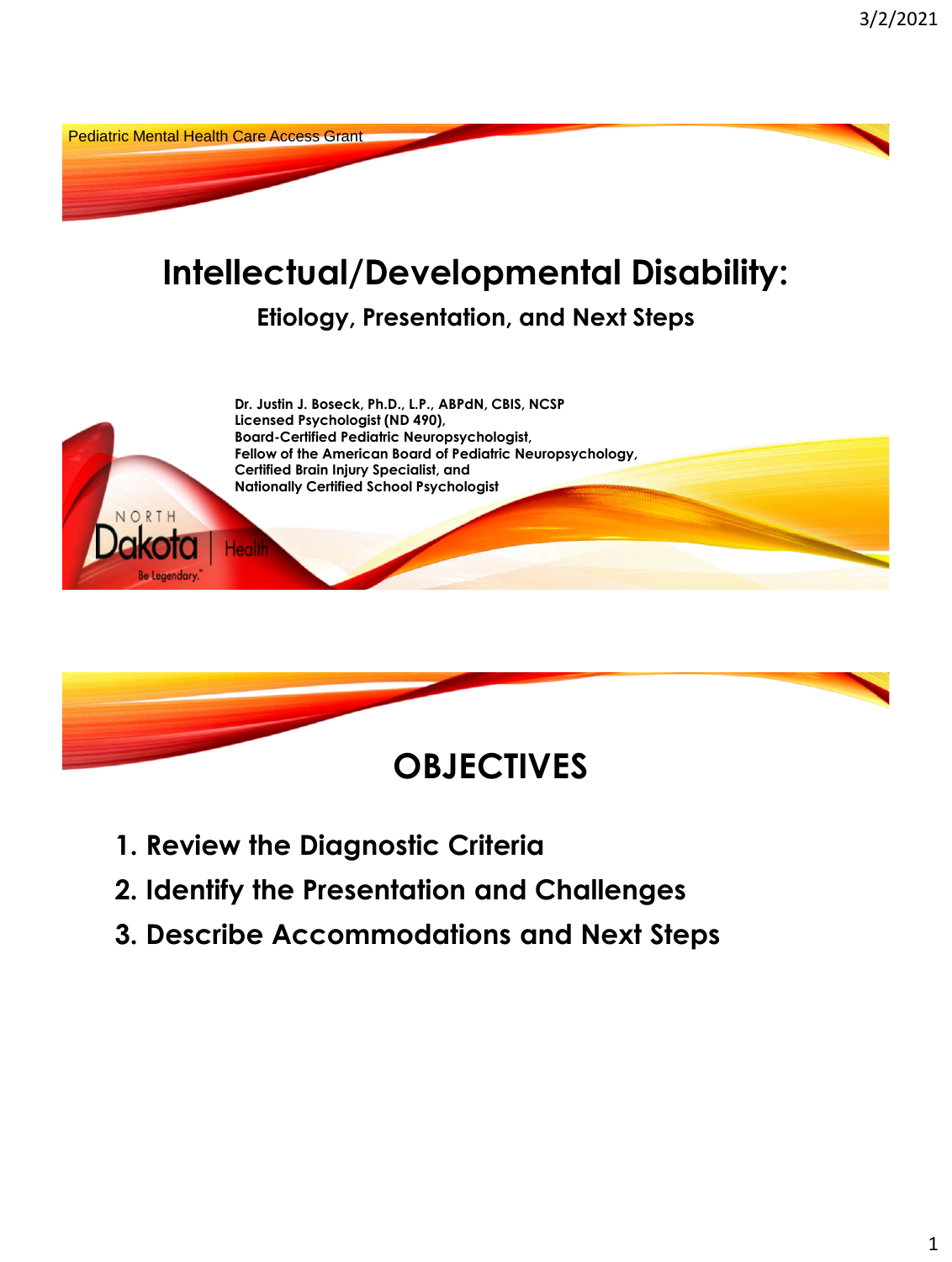3/2/2021

# **DIAGNOSTIC CRITERIA**





#### **Diagnosed when children have: "Impaired" Intellectual functioning Defined as being in the 2nd percentile or below 70 on a standardized IQ test**

**AND (more importantly)…..**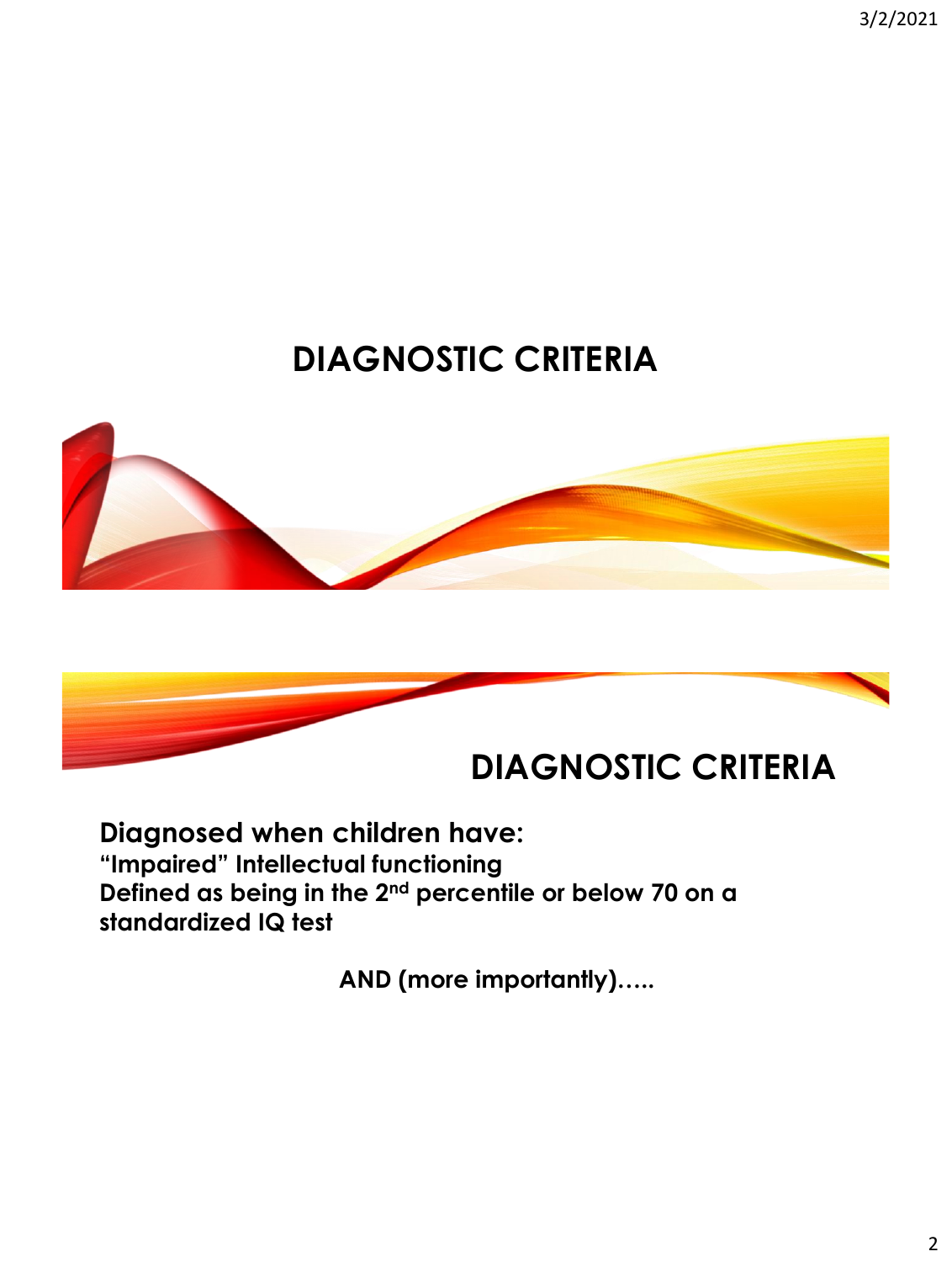## **DIAGNOSTIC CRITERIA**

**Diagnosed when children have: "Impaired" Intellectual functioning Defined as being in the 2nd percentile or below 70 on a standardized IQ test**

**AND (more importantly)…..**

**"Impaired" ability to perform Activities of Daily Living (ADLs) also known as "Adaptive Functioning"**

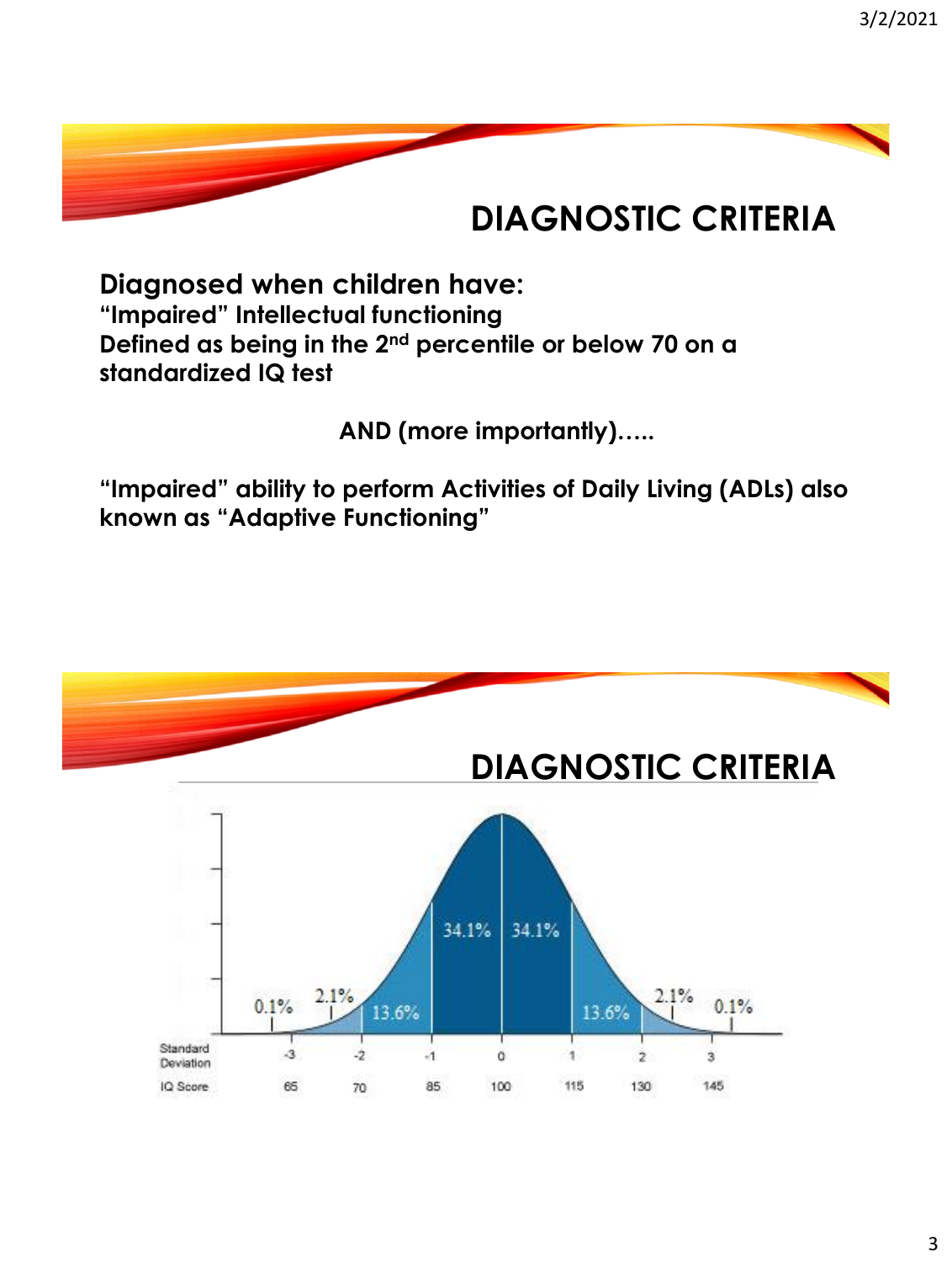## **THE CONTROVERSIAL IQ**

- **IQ is relatively stable over time** 
	- **+- 3SEM after the age of 10**
- **IQ can change based on other variables:**
	- **Epigenetics - trauma**
	- **ADHD – Poor attention=Poor performance on testing**
- **The Flynn Effect: the phenomenon that IQ scores have risen about three points per decade**
- **Are IQ tests biased?**



## **DIAGNOSTIC CRITERIA**

- **(A)Deficits in intellectual functions, such as reasoning, problem-solving, planning, abstract thinking, judgment, academic learning and learning from experience, con-firmed by both clinical assessment and individualized, standardized intelligence testing.**
- **(B) Deficits in adaptive functioning that result in failure to meet developmental and sociocultural standards for personal independence and social responsibility. Without ongoing support, the adaptive deficits limit functioning in one or more activities of daily life, such as communication, social participation, and independent living, across multiple environments, such as home, school, work, and community.**
- **(C)Onset of intellectual and adaptive deficits during the developmental period.**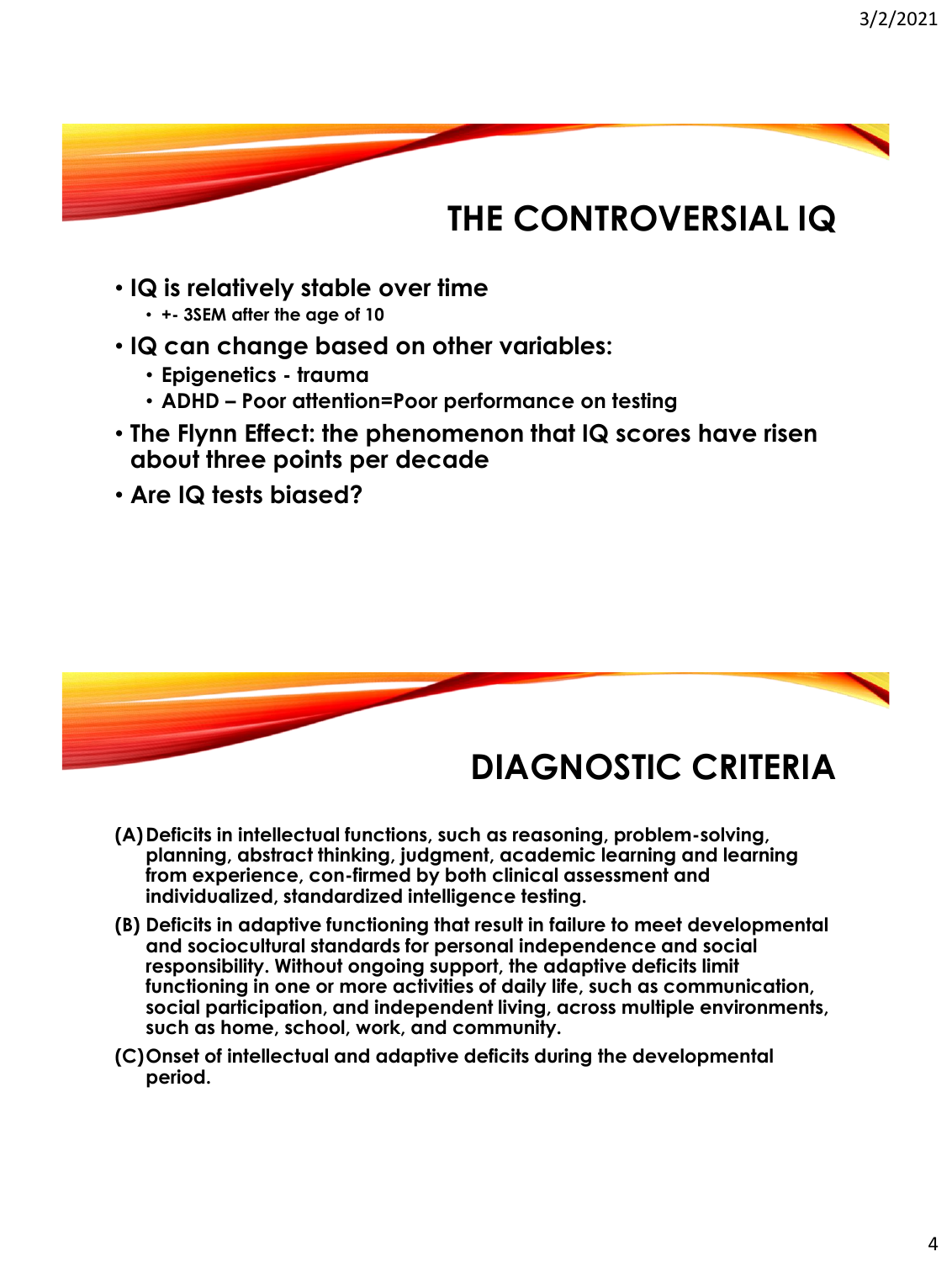## **DIAGNOSTIC CRITERIA**

**The DSM-5 categorizes different levels of intellectual disability according to degree of impairment and needed support.** 

- **These categories include** 
	- **Mild**
	- **Moderate**
	- **Severe**
	- **Profound**

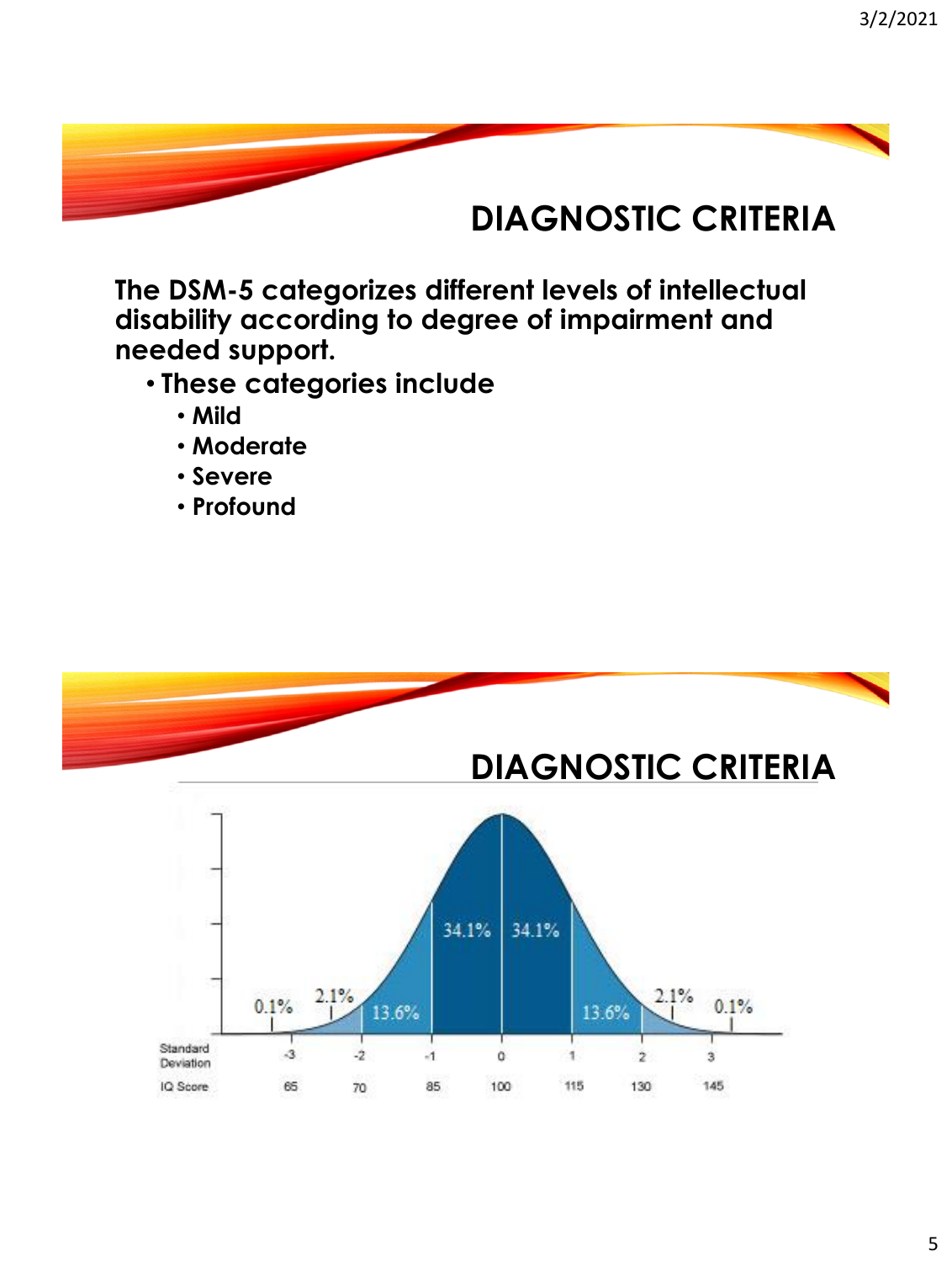3/2/2021

## **PRESENTATION AND CHALLENGES**





## **MILD**

- **About 85% of persons with ID/DD**
- **Typically not identified until early elementary years**
- **Can/will develop social and communication skills**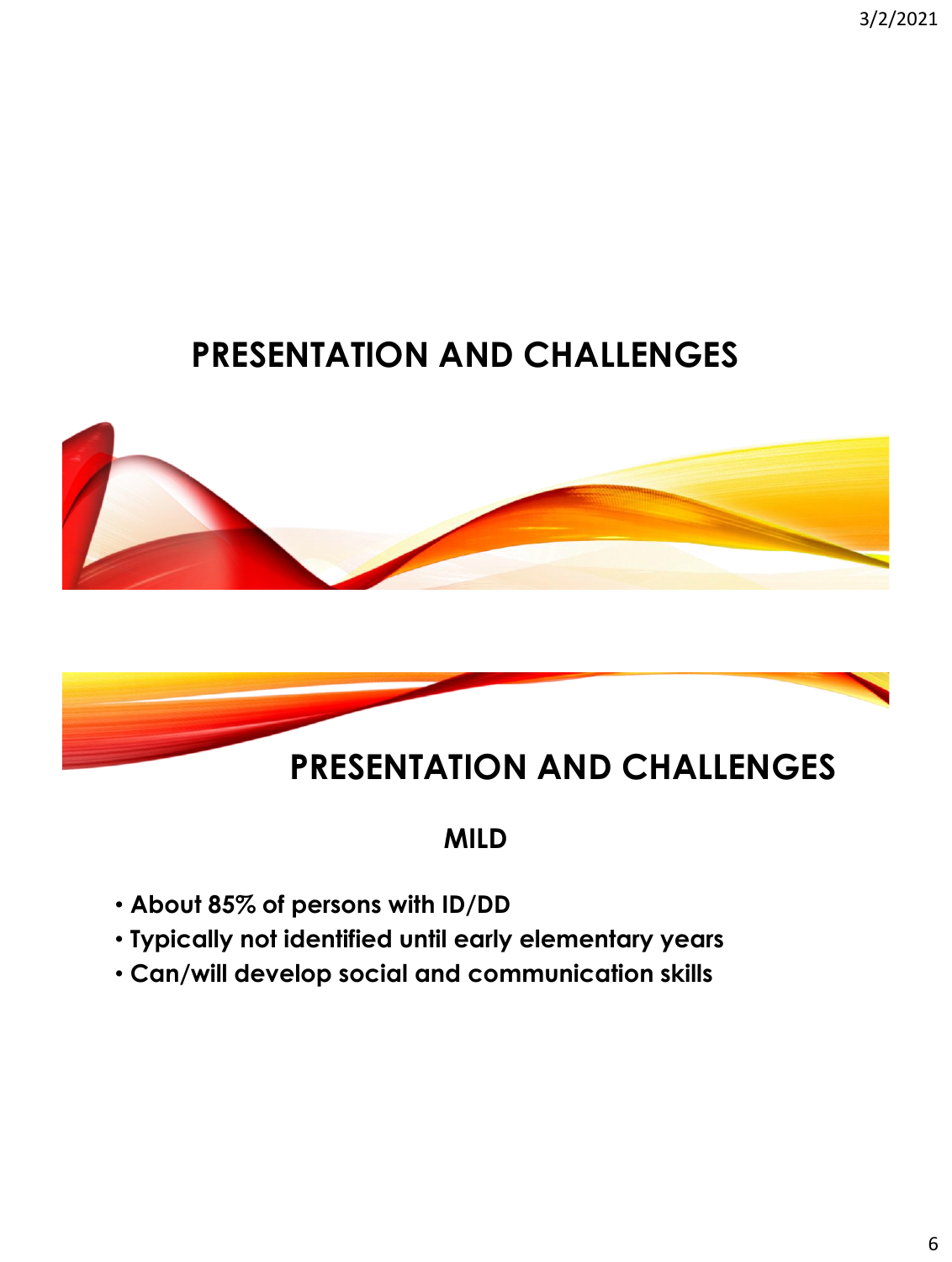

#### **MILD**

| <b>Conceptual</b>                                        | <b>Social</b>                                                                               | <b>Practical</b>                                                                                                                         |
|----------------------------------------------------------|---------------------------------------------------------------------------------------------|------------------------------------------------------------------------------------------------------------------------------------------|
| Difficulties with academics<br>Concrete/literal thinking | Communication, conversation,<br>and language are more<br>immature than the skills of peers. | The child may function in an age-<br>expected manner with regard to<br>personal care.                                                    |
| Impaired planning and<br>organization                    | The child may have difficulty<br>accurately understanding the<br>social cues of others.     | In adolescence, assistance may be<br>needed to perform more complex<br>daily living tasks like shopping,<br>cooking, and managing money. |



## **MODERATE**

- **About 10% of those with ID/DD**
- **Usually identified during preschool years**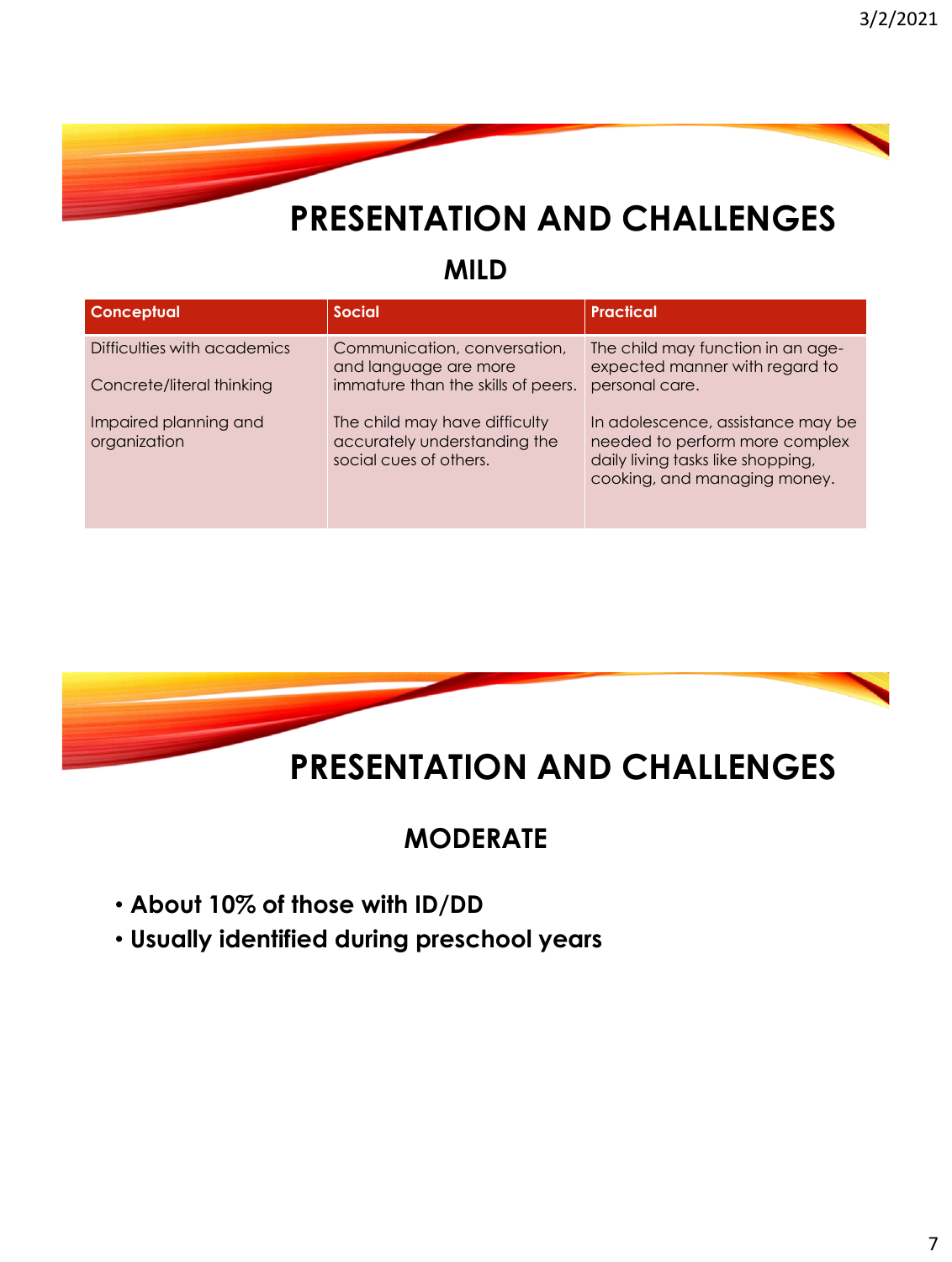

### **MODERATE**

| <b>Conceptual</b>                                                                                                                                     | <b>Social</b>                                                                                                                                                                                                       | <b>Practical</b>                                                                                                                                                                                                    |
|-------------------------------------------------------------------------------------------------------------------------------------------------------|---------------------------------------------------------------------------------------------------------------------------------------------------------------------------------------------------------------------|---------------------------------------------------------------------------------------------------------------------------------------------------------------------------------------------------------------------|
| Preschoolers' language and<br>preacademic skills develop<br>slowly.<br>Adolescents' academic skills<br>are usually at the elementary<br>school level. | The child shows marked<br>differences in social skills<br>compared to peers.<br>Language is simple/concrete<br>Social judgment and decision-<br>making are limited. Friendships<br>with peers are often affected by | The child needs more time and<br>practice than peers to learn self-<br>care skills, such as eating, dressing,<br>toileting, and hygiene.<br>Household skills can be acquired by<br>adolescents with ample practice. |
|                                                                                                                                                       | social deficits.                                                                                                                                                                                                    |                                                                                                                                                                                                                     |



# **PRESENTATION AND CHALLENGES**

### **SEVERE**

- **About 3-4% of those with ID/DD**
- **Usually identified at a very young age**
	- **Delays in developmental milestones and visible physical features are usually seen**
- **May have mobility or other health problems** 
	- **May need special assistance throughout their lives**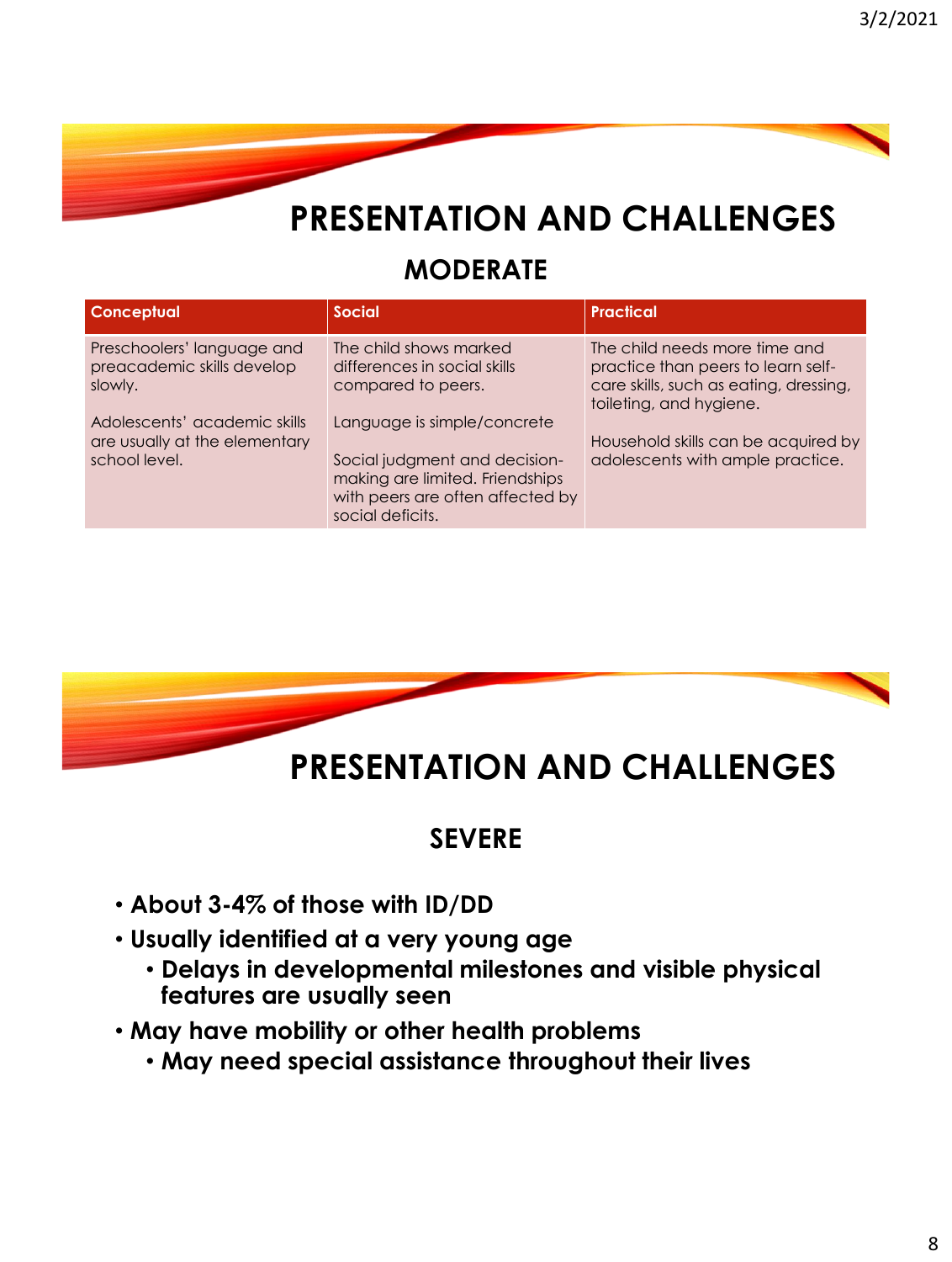

### **SEVERE**

| <b>Conceptual</b>                                                                     | <b>Social</b>                                                                                                                  | <b>Practical</b>                                                                                                        |
|---------------------------------------------------------------------------------------|--------------------------------------------------------------------------------------------------------------------------------|-------------------------------------------------------------------------------------------------------------------------|
| The child generally has little<br>understanding of written<br>language or numbers.    | Spoken language is very limited<br>with simplistic vocabulary and<br>grammar.                                                  | The child needs ongoing support<br>for all activities of daily living:<br>eating, dressing, bathing,<br>elimination.    |
| Caretakers must provide<br>extensive support for problem-<br>solving throughout life. | The child understands simple<br>speech and gestures.<br>Relationships are with family<br>members and other familiar<br>people. | Caregivers must supervise children<br>at all times. Some youths show<br>challenging behaviors, such as self-<br>injury. |



# **PRESENTATION AND CHALLENGES**

## **PROFOUD**

- **About 1-2% of persons with ID/DD**
- **Identified in infancy due to marked delays in development and biological anomalies**
- **Learn only the rudimentary communication skills**
- **Require intensive training for:**
	- **Eating, grooming, toileting, and dressing behaviors**
- **Require lifelong care and assistance**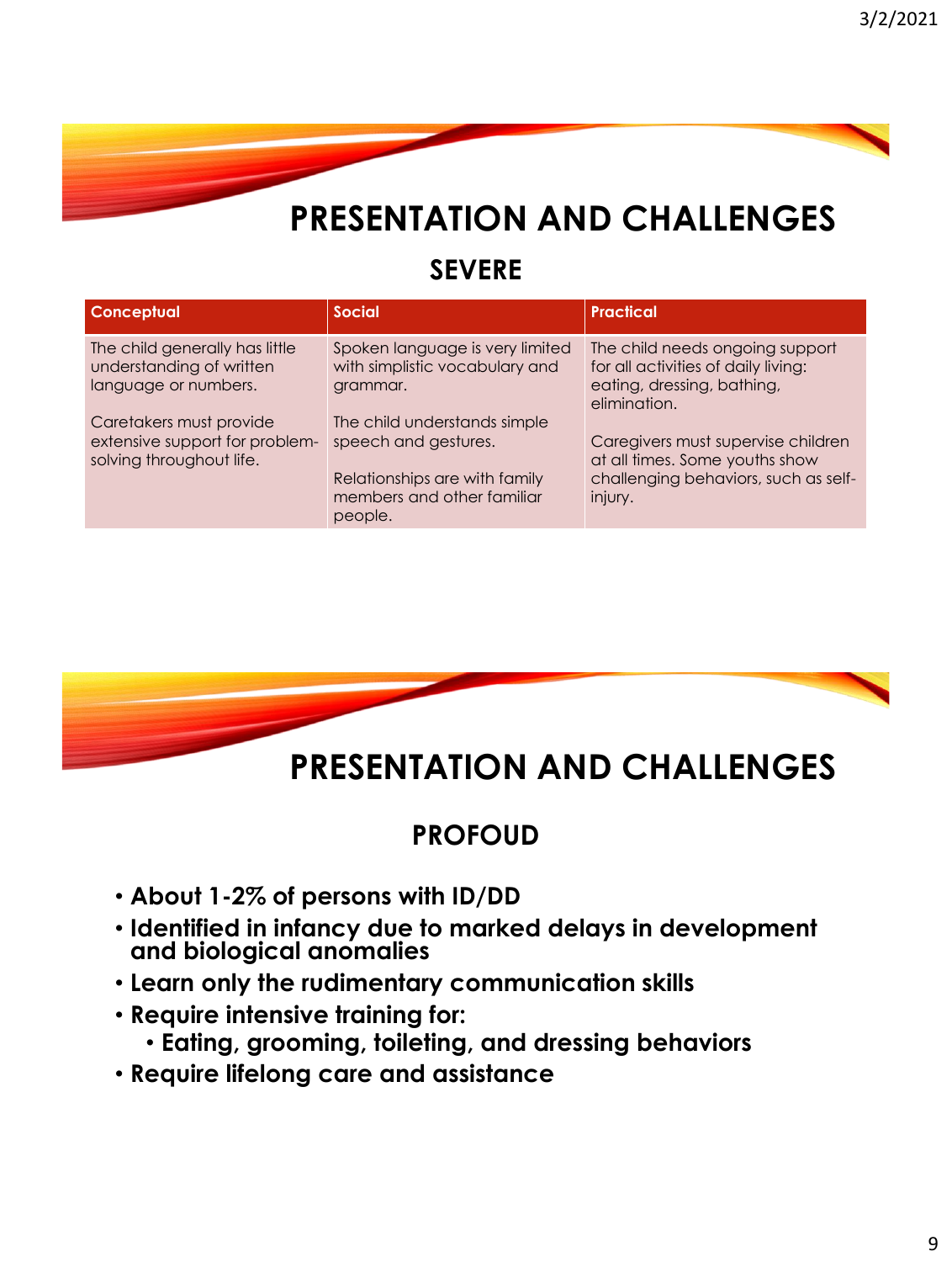## **PROFOUND**

| <b>Conceptual</b>                                                                                                                                                                                                        | <b>Social</b>                                                                                                                                                                                  | <b>Practical</b>                                                                                                                                                                                                                        |
|--------------------------------------------------------------------------------------------------------------------------------------------------------------------------------------------------------------------------|------------------------------------------------------------------------------------------------------------------------------------------------------------------------------------------------|-----------------------------------------------------------------------------------------------------------------------------------------------------------------------------------------------------------------------------------------|
| Conceptual skills generally<br>involve (letters, numbers, etc.)<br>Some visual-spatial skills, such<br>as matching and sorting, may<br>be acquired with practice.<br>Co-occurring physical<br>problems may greatly limit | May understand some simple<br>instructions and gestures.<br>Communication is usually<br>through nonverbal means.<br>Relationships usually with family<br>members and other familiar<br>people. | The child is dependent on others for<br>all aspects of physical care, health,<br>and safety, although he or she may<br>participate in some aspects of self-<br>care.<br>Some youths show challenging<br>behaviors, such as self-injury. |
| functioning.                                                                                                                                                                                                             |                                                                                                                                                                                                |                                                                                                                                                                                                                                         |



## **PRESENTATION AND CHALLENGES**

- **Down syndrome is the result of failure of the 21st pair of the mother's chromosomes to separate during meiosis, causes an additional chromosome**
- **Fragile-X syndrome is the most common cause of inherited ID**
- **Williams Syndrome**
- **Prader-Willi and Angelman syndromes**
	- **Both are associated with abnormality of chromosome 15**
- **Phenylketonuria results in lack of liver enzymes necessary to metabolize phenylalanine**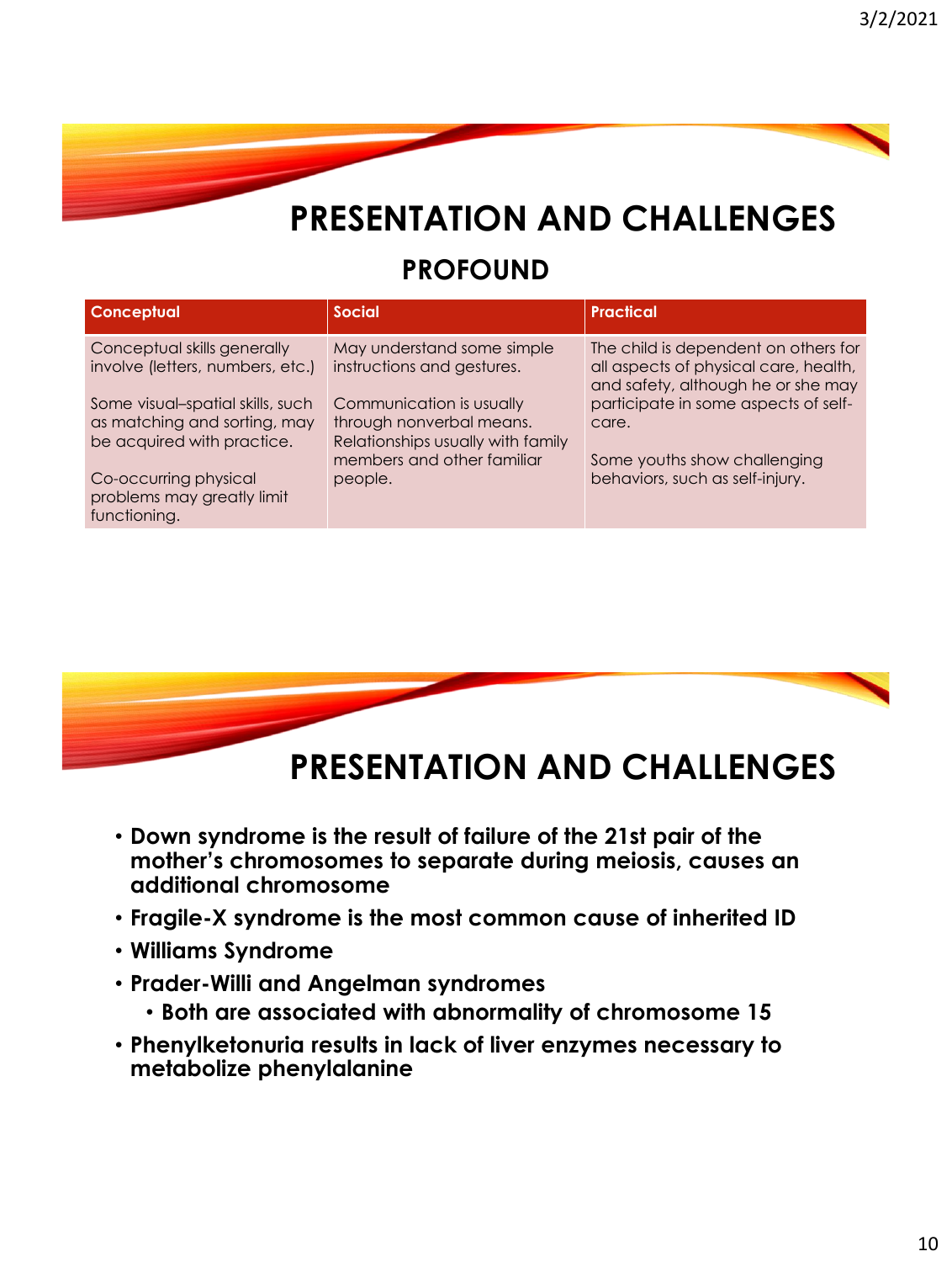- **Maternal Illness**
	- **Toxoplasmosis, Zoster Virus, Syphilis, Hepatitis B, HIV/AIDS, Rubella, Cytomegalovirus, Herpes Simplex Virus Type 2**
- **Lead Exposure**
- **Intrauterine Polysubstance Exposure**
- *Fetal Alcohol Spectrum Disorder* **(FASD)**
	- **#1 Preventable cause of ID/DD**
	- **NOFAS – 1:100**
		- **Closer to 1:40 in ND**



- **Adverse biological conditions**
	- **Examples: infections, traumas, and accidental poisonings during infancy and childhood**
- *Fetal Alcohol Spectrum Disorder* **(FASD)**
	- **#1 Preventable cause of ID/DD**
	- **Estimated to occur in one-half to two per 1000 live births**
	- **NOFAS – 1:100**
		- **Closer to 1:40 in ND**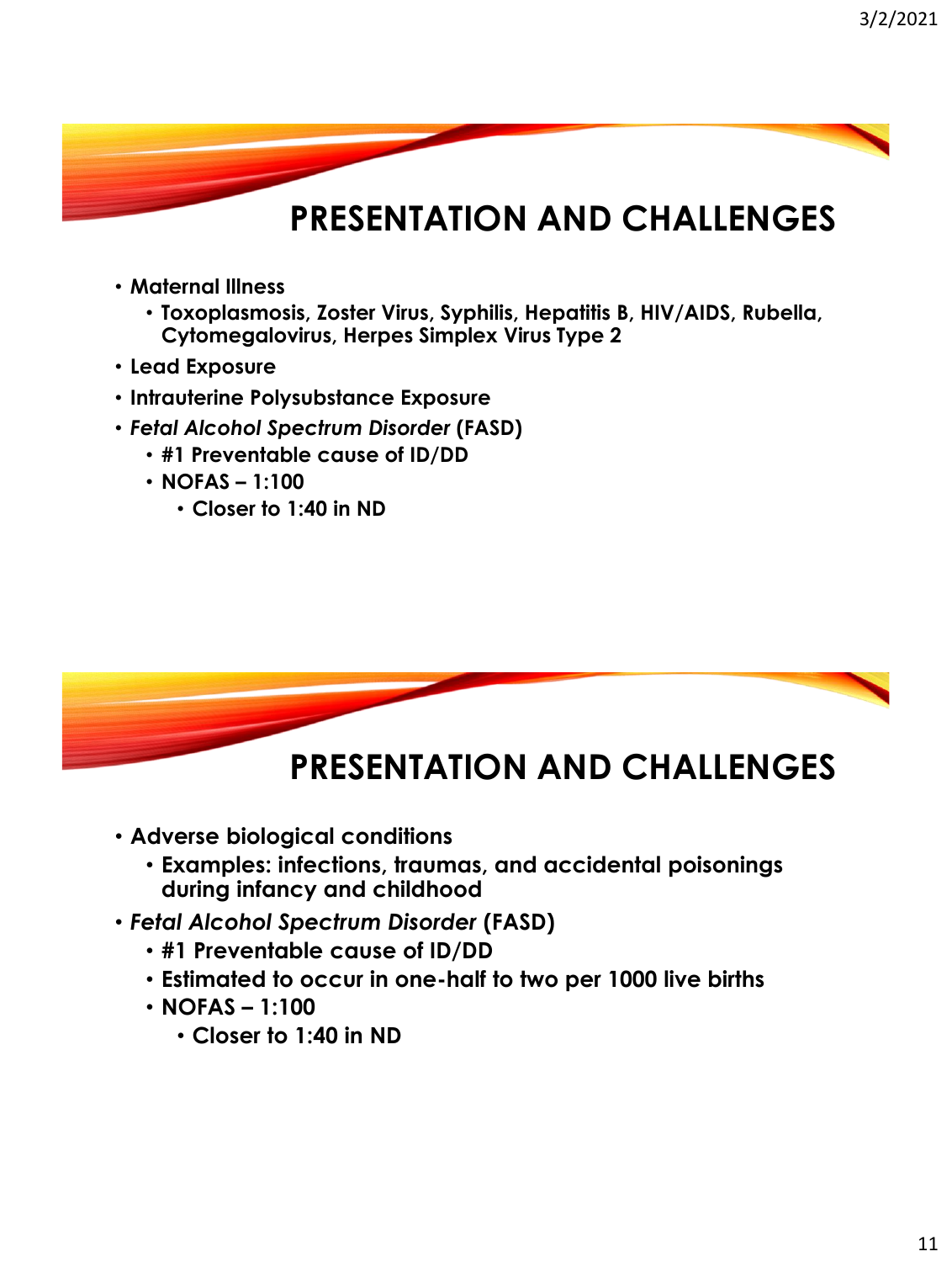**Emotional/Behavioral Problems**

- **Rate is three to seven times greater than in typically developing children**
	- **Largely due to limited communication skills, additional stressors, and neurological deficits**
- **Most common psychiatric diagnoses:**
	- **Impulse control disorders, anxiety disorders, and mood disorders**
- **ADHD-related symptoms are common**



## **PRESENTATION AND CHALLENGES**

**Emotional/Behavioral Problems**

- **Pica is seen in serious form among children with ID**
- **Self-injurious behavior (SIB)**
	- **Can be life-threatening**
	- **Affects about 8% of persons across all ages and levels of ID/DD**
- **Internalizing problems and mood disorders in adolescence are common**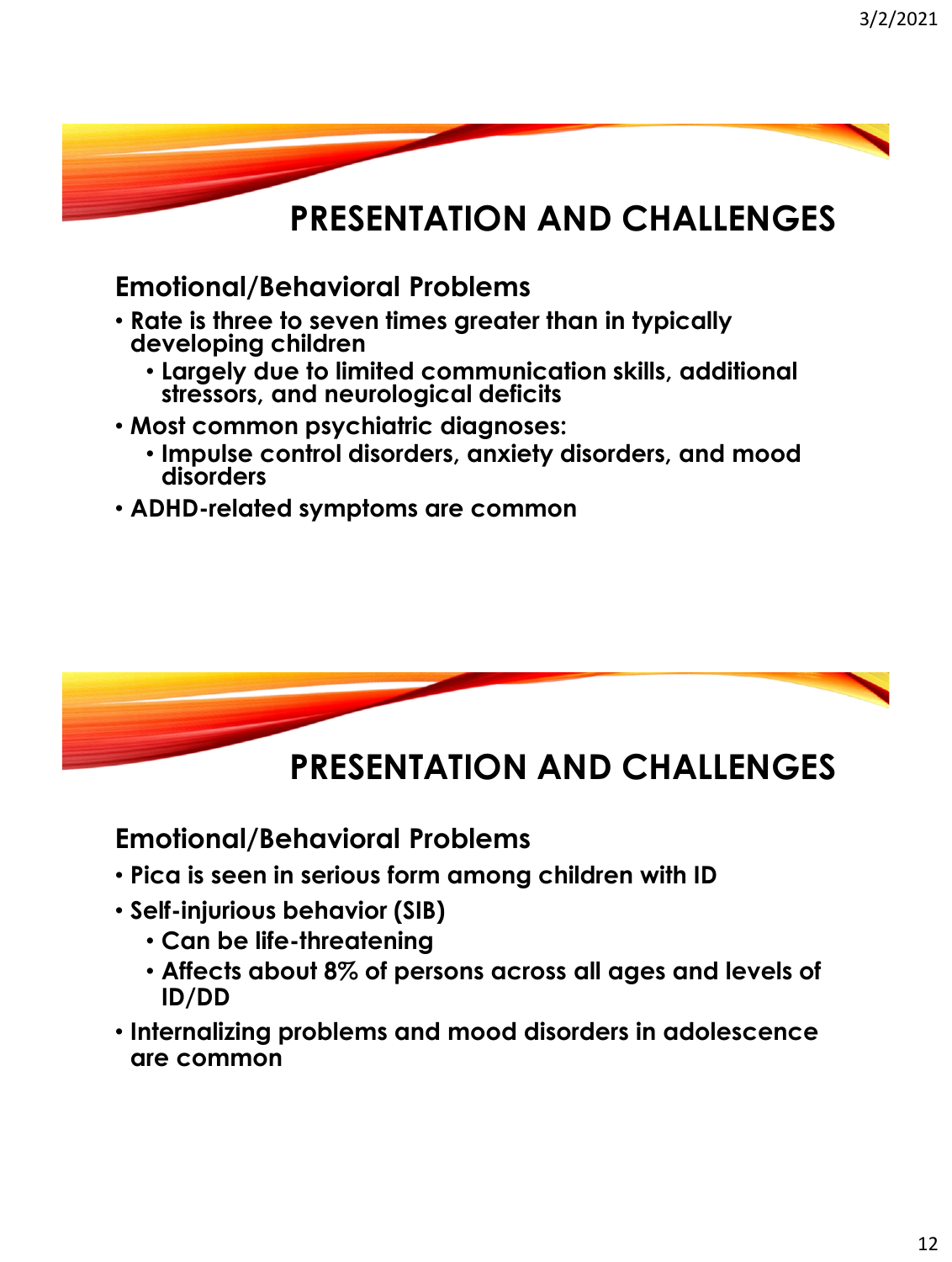## **Health and development can be affected**

- **Degree of intellectual impairment is a factor**
- **Prevalence of chronic health conditions in ID population is much higher than in the general population**

## **ACCOMMODATIONS AND NEXT STEPS**

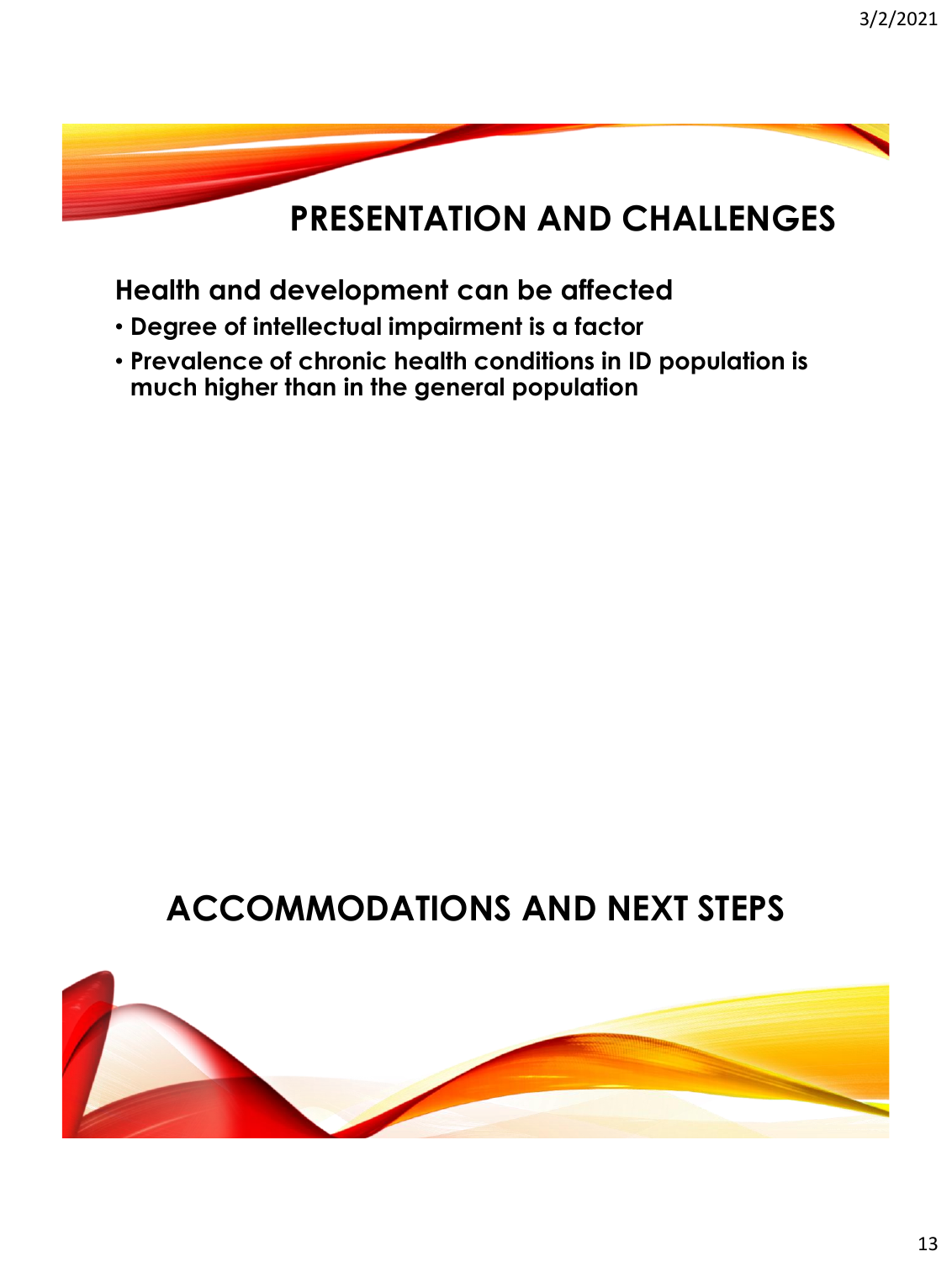

- **American Association on Intellectual and Developmental Disabilities (AAIDA)**
- **Americans with Disabilities Act (ADA)**



- **Head Start and Preschool Prevention**
- **Mainstreaming and Academic Inclusion (IDEA)**
- **Universal Design in the Classroom**
- **Applied Behavior Analysis**
- **Positive Reinforcement**
- **Medication**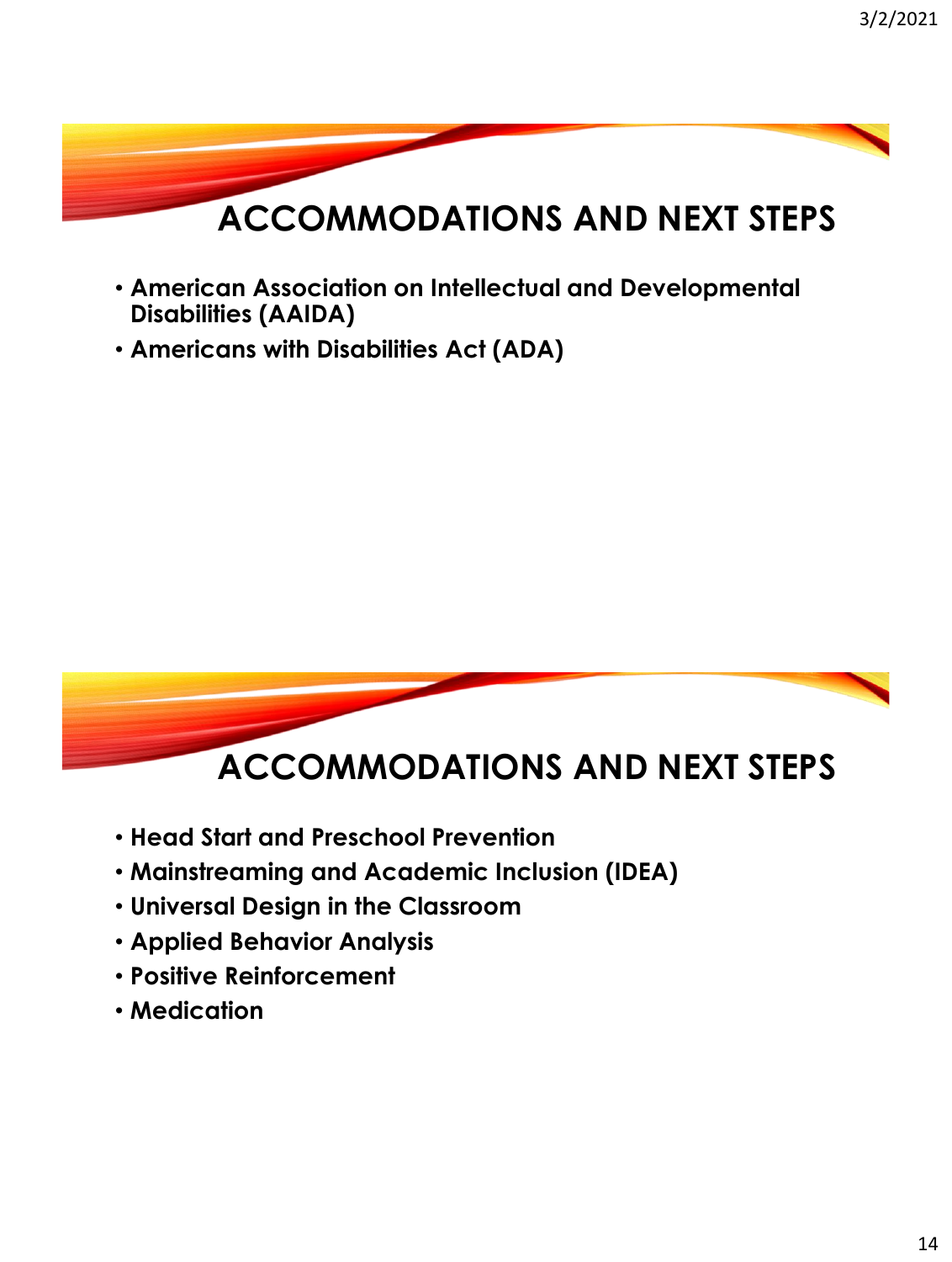# **ACCOMMODATIONS AND NEXT STEPS**

- **Treatment involves a multi-component, integrated strategy**
- **Considers children's needs within the:**
	- **Context of their individual development**
	- **Family and institutional setting**
	- **Community**



**MILD**

| <b>Conceptual</b>                     | <b>Social</b>                                                                           | Practical                                                                                                                                |
|---------------------------------------|-----------------------------------------------------------------------------------------|------------------------------------------------------------------------------------------------------------------------------------------|
| Difficulties with academics           | Communication, conversation,<br>and language are more                                   | The child may function in an age-<br>expected manner with regard to                                                                      |
| Concrete/literal thinking             | immature than the skills of peers.                                                      | personal care.                                                                                                                           |
| Impaired planning and<br>organization | The child may have difficulty<br>accurately understanding the<br>social cues of others. | In adolescence, assistance may be<br>needed to perform more complex<br>daily living tasks like shopping,<br>cooking, and managing money. |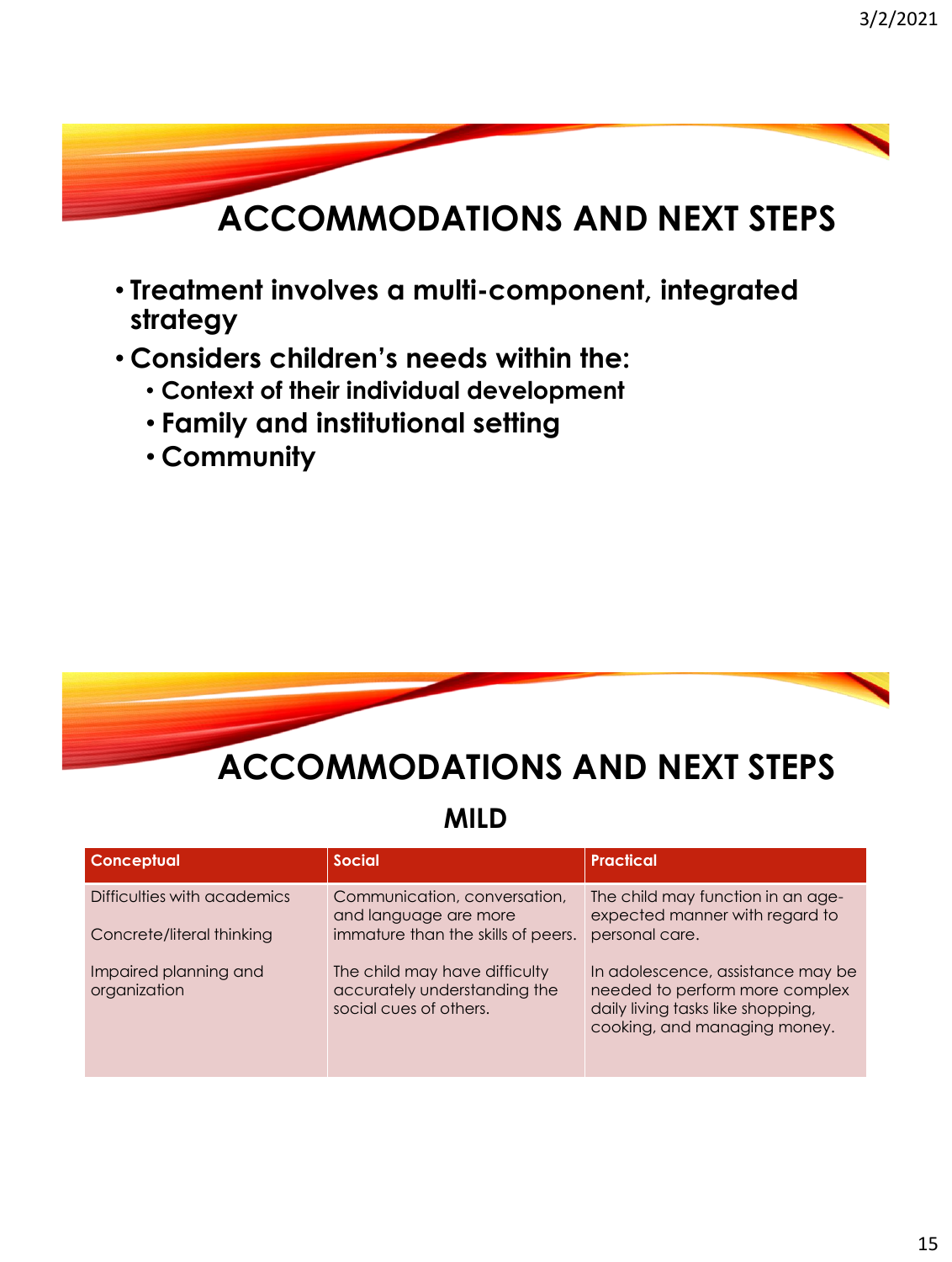## **ACCOMMODATIONS AND NEXT STEPS**

### **MODERATE**

| <b>Conceptual</b>                                                              | <b>Social</b>                                                                                                                                           | <b>Practical</b>                                                                                                                         |
|--------------------------------------------------------------------------------|---------------------------------------------------------------------------------------------------------------------------------------------------------|------------------------------------------------------------------------------------------------------------------------------------------|
| Preschoolers' language and<br>preacademic skills develop<br>slowly.            | The child shows marked<br>differences in social skills<br>compared to peers.                                                                            | The child needs more time and<br>practice than peers to learn self-<br>care skills, such as eating, dressing,<br>toileting, and hygiene. |
| Adolescents' academic skills<br>are usually at the elementary<br>school level. | Language is simple/concrete<br>Social judgment and decision-<br>making are limited. Friendships<br>with peers are often affected by<br>social deficits. | Household skills can be acquired by<br>adolescents with ample practice.                                                                  |



### **SEVERE**

| <b>Conceptual</b>                                                                     | <b>Social</b>                                                                                                                  | <b>Practical</b>                                                                                                        |
|---------------------------------------------------------------------------------------|--------------------------------------------------------------------------------------------------------------------------------|-------------------------------------------------------------------------------------------------------------------------|
| The child generally has little<br>understanding of written<br>language or numbers.    | Spoken language is very limited<br>with simplistic vocabulary and<br>grammar.                                                  | The child needs ongoing support<br>for all activities of daily living:<br>eating, dressing, bathing,<br>elimination.    |
| Caretakers must provide<br>extensive support for problem-<br>solving throughout life. | The child understands simple<br>speech and gestures.<br>Relationships are with family<br>members and other familiar<br>people. | Caregivers must supervise children<br>at all times. Some youths show<br>challenging behaviors, such as self-<br>injury. |